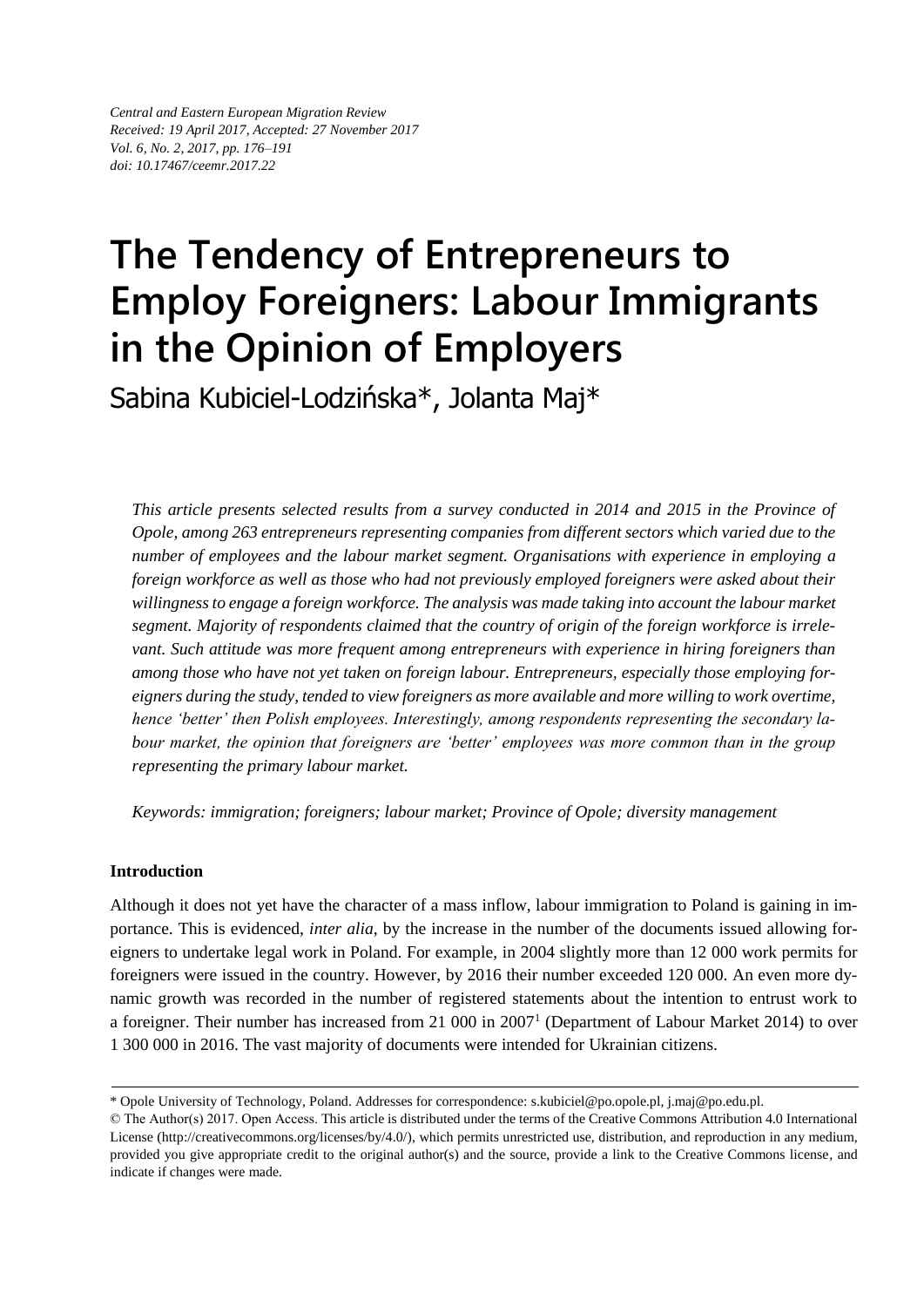The increase in labour immigration to Poland is socially accepted. Therefore, the question arises as to what the attitudes are of employers providing jobs for immigrants. Is the country of origin of the foreigner of relevance here? How do entrepreneurs evaluate the work of foreigners compared to Polish employees? What are the differences between employers with regard to the size of the company, the segment of an industry and their previous experience of hiring a foreign workforce. In relation to these research questions, hypotheses are put forward in this paper:

*H1 The country of origin matters to employers taking on foreign workers.*

*H2 Employers perceive foreigners as 'better' workers than Poles because they have lower pay expectations.*

*H3 Organisations employing a foreign workforce in the primary labour market will perceive foreigners in a different way than will employers from the secondary labour market.*

*H4 Differences will occur in employers' perceptions of a foreign workforce between those having experience of hiring foreigners and those having no such experience*.

This paper discusses the selected results of a survey conducted among 263 entrepreneurs from the Province of Opole.<sup>2</sup>The choice of research area is not accidental. The Opole Region is referred to as *migrational* (Heffner and Solga 2013: 43) – characterised by a long tradition of departures (usually foreign ones), with their accompanying social, demographic and economic consequences. The Province of Opole has become a kind of 'laboratory' for the study of migration processes, in particular emigration. For several years now, it has also been a region where research related to the process of foreign immigration has been conducted – mainly labour-market related (Jończy and Kubiciel 2010; Kubiciel-Lodzińska 2011a, 2011b, 2012, 2014, 2016; Kubiciel-Lodzińska and Ustrzycki 2013) but also educational (Kubiciel-Lodzińska and Ruszczak 2016).

The research presented in this paper supplements the current state of the art by examining attitudes of employers towards foreign workers. It was intended, *inter alia*, to determine whether the country of origin of foreigners is important to employers as well as to establish how representatives of companies evaluate foreign workers in comparison to Poles. The variables were analysed considering the labour-market segment represented by the entrepreneurs and the experience of the respondents in the field of employing a foreign workforce. The multidimensional analysis is an important addition to current knowledge pertaining to the perception of foreigners as employees.

## **Literature review**

There may be a number of reasons to explain the demand for a foreign workforce. Firstly, it may arise due to structural mismatches between the supply of and demand for labour (Dietz and Kaczmarczyk 2008; Constant 2014), secondly, because of labour-market segmentation, (Piore 1979; Massey, Arango, Hugo, Kouaouci, Pellegrino and Taylor 1998) and, thirdly, as a result of socio-demographic changes (Kotowska 1999; van de Kaa 1999; Okólski 2004) including, for example, the growing demand for care services for the elderly. Usually these factors occur in combination, therefore a significant area of migration research is the position of the foreign workforce on the domestic labour market and the analysis of the competition between native and foreign workers (Borjas 1987; Peri 2016). Various aspects of the demand for the work of foreigners have also been examined, i.e. from the point of view of foreign companies (Coniglio, Hoxhaj and Seric 2017) or the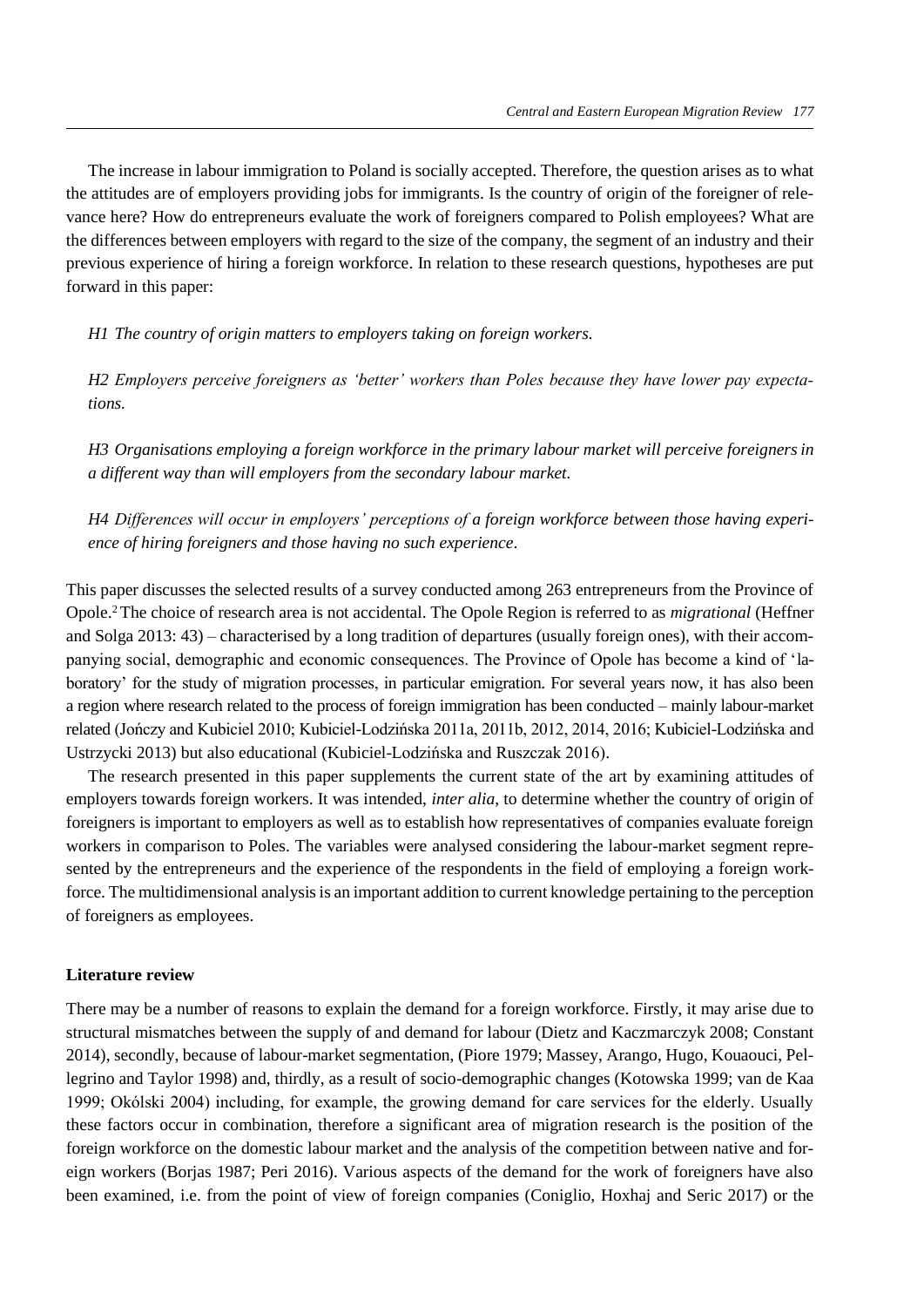influence of the managerial background on the management style (Åslund, Hensvik and Nordström Skans 2009).

Despite the growing importance of labour immigration to Poland, research conducted among employers concerning the demand for the work of foreigners is rather limited. Moreover, studies in the field of integration, including economic integration, were conducted mainly among foreigners (Górny 2007; Grzymała-Kazłowska 2008; Bloch and Goździak 2010; Brzozowski and Pędziwiatr 2014). One of the first studies conducted from the perspective of the employers dealing with the problem of the demand for the work of foreigners in Poland was carried out by the Public Opinion Research Centre (CBOS) in 2001 (Morecka and Domaradzka 2004). It concerned, *inter alia*, the issue of hiring domestic help in households. Katarzyna Gmaj (2005) conducted 15 in-depth interviews with employers aimed at identifying their reasons for choosing foreigners. Analysis of the results produced the conclusion that, in Poland, foreigners undertake employment in two different sectors: the primary sector (foreigners coming from so-called 'Western' countries') and the secondary sector ('Eastern' countries). Maciej Kalski and Paweł Łazarczyk (2005) examined the demand for employees from the countries of the European Economic Area – 472 business entities participated in the study. The authors established that almost 90 per cent of respondents had not previously initiated actions to employ foreigners and about 80 per cent of respondents did not plan to hire citizens from the EEA. Enterprises which did consider such a possibility were large firms having international ties through their ownership and shareholder structure. The respondents usually declared their willingness to employ, firstly, Germans, then British, French, Czech, Danish and Dutch citizens.

A study of the demand for the work of foreigners was also conducted by the Institute of Labour and Social Affairs (IPiSS) (Golinowska 2004). According to interviews in 30 enterprises employing foreigners, it would seem that the main reason for hiring a foreign workforce was their specific qualifications – perceived as necessary to maintaining a business on the market (this included managers and skilled workers with special and limited skills). Another reason has been the desire to distinguish a company from its competition and win customers (Chinese or Vietnamese chefs, foreign-language teachers). The third most mentioned reason was the knowledge which foreigners would have of their home-country market, which would allow the organisation to smoothly enter new areas (trade professionals who know the language of the country and its customs and who already had established business contacts.

The demand for the work of foreigners was also one of the elements of another project conducted by the IPiSS. Respondents were asked, among other things, about the issue of employing foreigners in order to fill vacancies. The survey covered 639 companies, of which only 9 employed a foreigner. Among the reasons which were crucial for hiring a foreigner were, for example, the latter's lower wage expectations and greater willingness to work, as well as Polish employees' lack of willingness to work. Despite the low number of foreigners in the organisations studied, their willingness to employ a foreign workforce was high. In a situation where no Polish workers could be found, 36.5 per cent of respondents would employ immigrants, 38.7 per cent would not have taken such a decision and 24.9 per cent were not able or did not want to unequivocally declare themselves (Kukulak-Dolata and Sobocka-Szczapa 2013).

The Centre of Migration Research in Warsaw also conducted analyses related to the demand for a foreign workforce on the basis of representative survey of Polish employers (Grabowska-Lusińska and Żylicz 2008). The results showed that the demand for the work of foreigners did not exceed 1 per cent in Poland at the time of the survey. At the same time, the potential demand amounted to 3.3 per cent and the probability of employing a foreigner was declared by just over 18 per cent of all firms interviewed.

In the Province of Opole, a study covering only organisations employing foreigners – both legally and illegally – was conducted. The aim of the research concerned the division of the labour market, i.e. the entities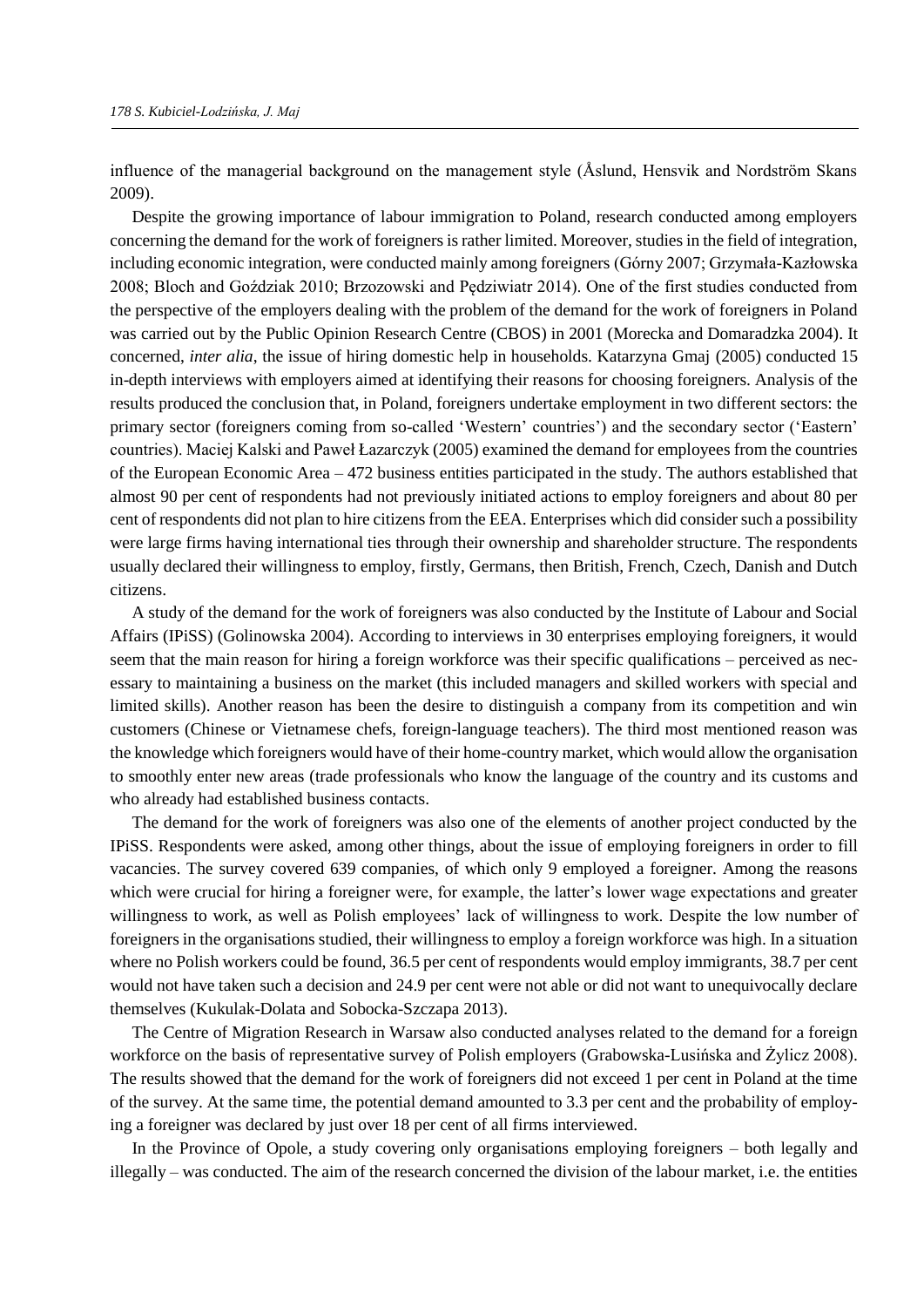employing foreign workers within the primary and secondary labour markets were identified. Overall, 91 organisations employing foreigners legally (15 representing the primary and 76 the secondary labour-market segments) and 10 employers benefiting from illegal employment participated in the study (Jończy and Kubiciel 2010). The study concluded that the main reason for hiring foreigners in organisations in the primary labour market was their qualifications whereas, on the secondary market, the lack of Polish workers willing to work for the remuneration offered was crucial. Over 75 per cent of respondents declared that using a foreign workforce allowed stability to be maintained (in the secondary labour market almost 90 per cent made this statement). The study also showed that employing immigrants in the secondary labour market resulted in additional expenditure (i.e., the cost of the work permit, free accommodation, meals etc.), which organisations not using a foreign workforce did not have to incur.

Also worth mentioning is the research, conducted by the East–West Link, among 150 employers, to determine their reasons for employing foreigners, the most common difficulties and relations between Polish and foreign employees. Among the arguments for hiring a foreign workforce, employers pointed to the lower labour costs and the higher motivation of the employees. However, the vast majority (90 per cent) mentioned the shortage of a Polish workforce as the main reason for hiring foreigners. Among the barriers for using foreigners, the respondents mentioned communication issues such as the language barrier as well as a lack of necessary qualifications (Wafflard 2011).

The research mentioned above generally refers to employers' motives for taking on immigrants, the difficulties involved with employing them and the perceived benefits. The attitude of employers towards their foreign workforce is rarely taken into account. Moreover, the attitude towards foreigners taking up employment in Poland has thus far mainly been studied from the perspective of society as a whole (Public Opinion Research Centre 2008, 2015).

Apart from the analysis of motives for the employment of foreigners and difficulties resulting from the use of a foreign workforce, very few analyses of the employers' attitudes towards employing foreigners or the evaluation of their work have been carried out in Poland thus far. Among those which *have* been conducted, the following should be mentioned. Firstly, a study carried out by the Institute of Social Policy at the University of Warsaw, in which employers were asked about assigned employees and their professional relationships with Poles, should be mentioned (Institute of Social Policy of the University of Warsaw 2011). On the other hand, a comparison of the quality of the work performed by foreigners and by Poles was taken into account in research on foreigners' demands for work . The survey was conducted in the Lublin region (Kornefał 2008) and carried out in construction companies of Eastern Poland by a team from the University of Warmia and Mazury in Olsztyn (Organiściak-Krzykowska, Piotrowski, Nyklewicz, Skórska and Kucharski 2013). Entrepreneurs from the Lublin region highly appreciated the conscientiousness and honesty of foreigners. Employers with experience of using a foreign workforce admitted that they would prefer to employ a foreigner than an unemployed Pole. Nearly 70 per cent of the representatives of companies participating in the second study did not notice any difference in the work of foreigners and native workers. A similar comparison was carried out by Dariusz Klimek (2014). Entrepreneurs emphasised that there was a greater availability of migrants than of Poles.

#### **Data and description of a research area**

This paper presents selected results of a survey carried out in 2014/2015 in enterprises in the Opole Province. The Opole region is the smallest province in Poland – as regards both its territory and the number of inhabitants. According to the data provided by the Central Statistical Office (CSO), the population only slightly exceeds 1 million, which places the region in last position in the country. Furthermore, according to prognoses,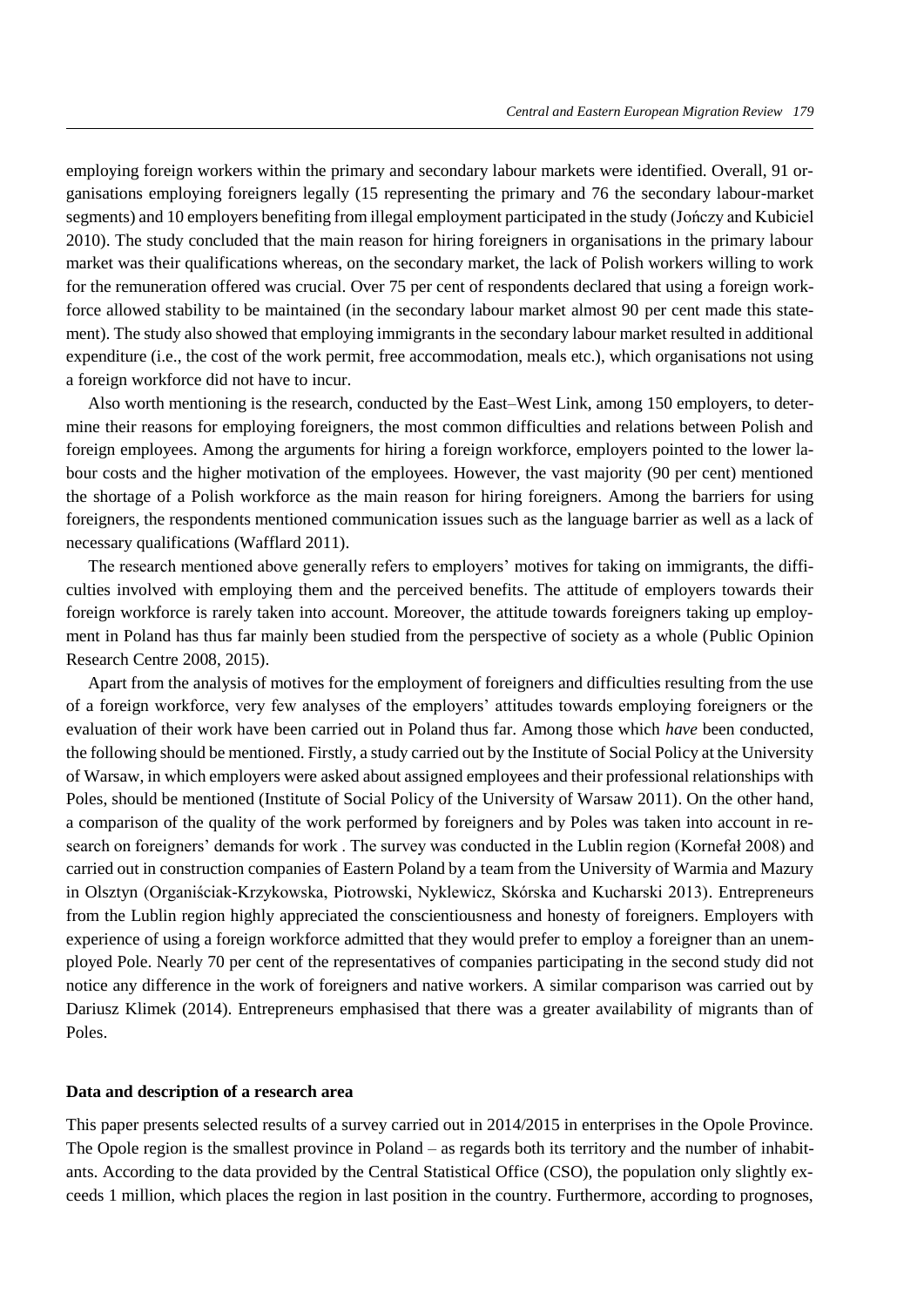the region's population will keep diminishing – the CSO's prognosis for the years 2014–2050 is that the Opole Province will face the biggest drop in population, since the number of its inhabitants will have decreased by 2050 by over 25 per cent in comparison with that in 2013 (CSO 2014) as presented in Figure 1.



**Figure 1. Population change from 2013 to 2050 by regions (in percentages)**

Source: Own elaboration based on data from the CSO (2014).

The actual population situation in Opole Province has proved true to the unfavourable demographic scenarios presented for the region by the CSO. The real numbers have already been assessed as lower than 1 million at approximately 930 000–940 000. This results from the fact that so-called suspended emigrants make up almost 9 per cent of the region's population, something which is not recorded in the official statistics. It concerns those who went abroad in the 1980s, yet whose registered residence still remains in the Opole region (Jończy 2010: 156–157). It follows from other studies that the actual population quota in the region is even lower and, in 2011, amounted to slightly over 870 000, the result having been corrected to take into account unregistered emigrants (Dybowska and Widera 2015: 113). The decline in the total population was accompanied by a change in its structure – a drop in the number of children and an increase in the number of people of post-working age – which would have a serious impact on the labour market.

The survey of enterprises was not expected to be representative of all companies in the region. Although it is possible to draw up representative samples both of those that employ foreigners and of those that do not, convincing employers to participate in a study is, in most cases, ineffective and the response rate in such surveys is usually very low (Golinowska 2004: 167). Therefore, the sample was defined broadly to include all enterprises which were, at the time of the research, employing and not employing a foreign workforce, regardless of the industry and the size – i.e. micro, small, medium and large enterprises.<sup>3</sup>

Respondents were contacted in several ways. First, a CAWI (Computer-Assisted Web Interview) survey was sent to over 900 companies – to all members of the Opole Chamber of Commerce (479 companies), Klub 150 (199 companies), participants of the international research project pursued by the Opole University of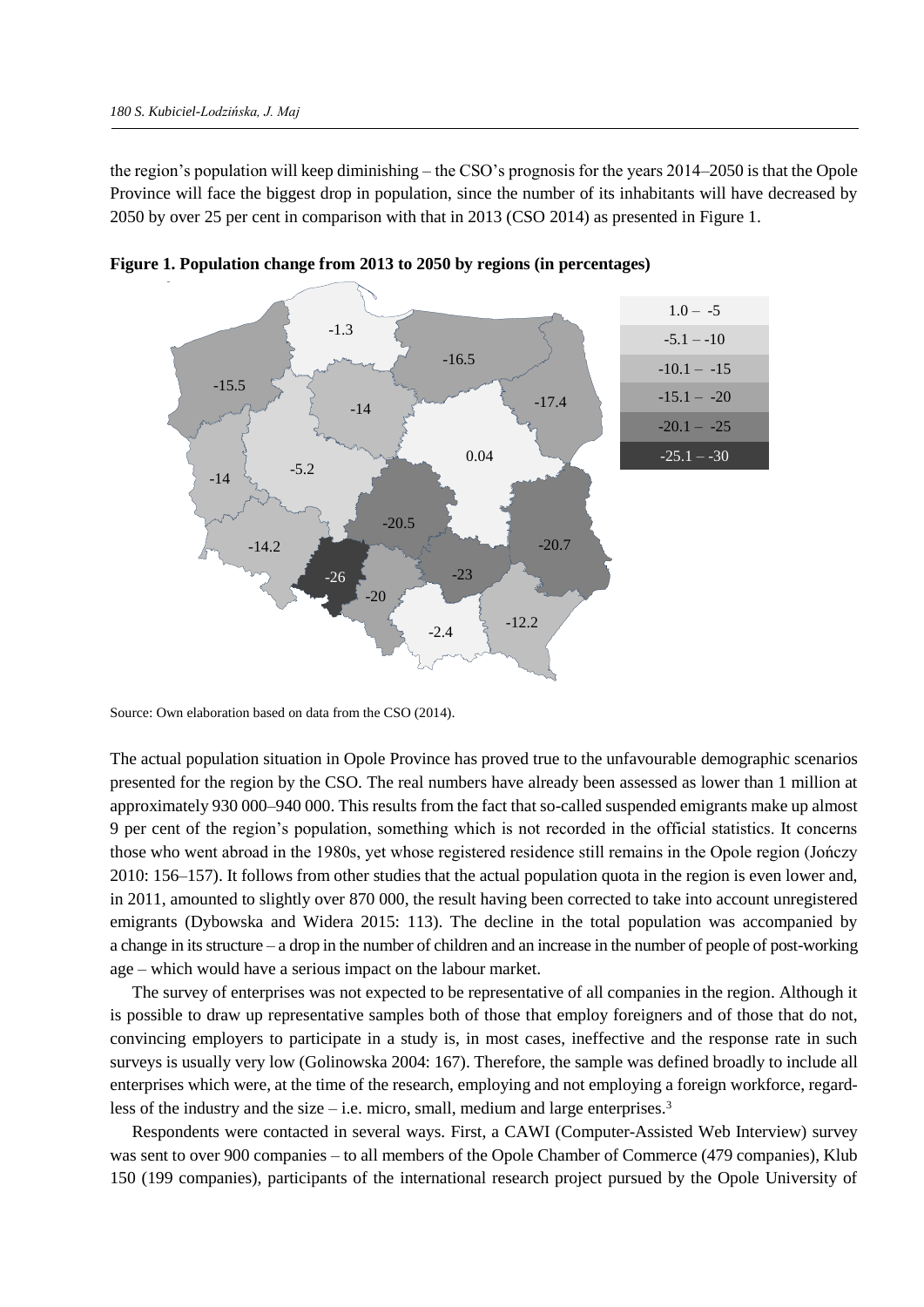Technology and the University of Opole (200 companies),<sup>4</sup> and those featured in the database of the Opole Province Office as entities that obtained work permits for foreigners in 2014 (30 companies). However, only 44 filled out and returned it – i.e. less than 5 per cent of the group. Therefore, contacting respondents by email was found to be ineffective. The second method used in the study was PAPI (Paper & Pen Personal Interview), conducted at meetings and in training organised for the enterprises.<sup>5</sup> It is worth noting that not all enterprises taking part in such meetings agreed to participate in the study. On average, about one third (in some cases a half) of all participants refused to talk to the interviewer in order to complete the questionnaire. This shows that studies in the business community constitute a challenge. Finally, 263 employers were included in the study – managers, firm owners, directors or supervisors responsible for the human resources management policy in the particular organisation.

The sample consisted mainly of micro-enterprises (43 per cent or 113 entities). Over a third (88 respondents) were small companies. Medium and large enterprises made up a much smaller part of the group and included, respectively, 17.1 per cent (45 companies) and 6.4 per cent (17 companies) of the sample. Among the surveyed companies, the largest group was the construction sector with over 25 per cent (70 companies). The detailed breakdown of the sample by sector is presented in Table 1. Employers in the service sector were the second largest group at 66 per cent. The third largest group, with 11.8 per cent (31 companies) of all analysed organisations was the metal industry and the fourth group was organisations from the food industry at 10.7 per cent (28 respondents).

| <b>Sector</b>                       | N              | $\frac{0}{0}$ |
|-------------------------------------|----------------|---------------|
| Construction                        | 70             | 26.6          |
| Metal industry                      | 31             | 11.8          |
| Fuel and energy industry            | $\overline{4}$ | 1.5           |
| Wood and paper industry             | 12             | 4.7           |
| Furniture industry                  | 13             | 4.9           |
| Medical services and rehabilitation | 7              | 2.7           |
| Transportation and logistics        | 13             | 4.9           |
| Food industry                       | 28             | 10.7          |
| Chemical industry                   | 5              | 1.9           |
| Agriculture                         | 10             | 3.8           |
| Services                            | 66             | 25.0          |
| Tourism                             | 4              | 1.5           |
| Total                               | 263            | 100.0         |

## **Table 1. Enterprises by sector of industry**

Source: author's own compilation.

The share of respondents from other industries was lower. The companies representing the furniture and transport and logistics industries each accounted for 4.9 per cent (13 companies) and the wood and paper industry 4.7 per cent (12 entities). In terms of the number of respondents, agricultural companies represented 3.8 per cent (10 entities), firms representing medical and rehabilitation services 2.7 per cent (7 companies), the chemical industry 1.9 per cent (5 companies) and organisations representing tourism and the fuel and energy industry1.5 per cent each (4 respondents).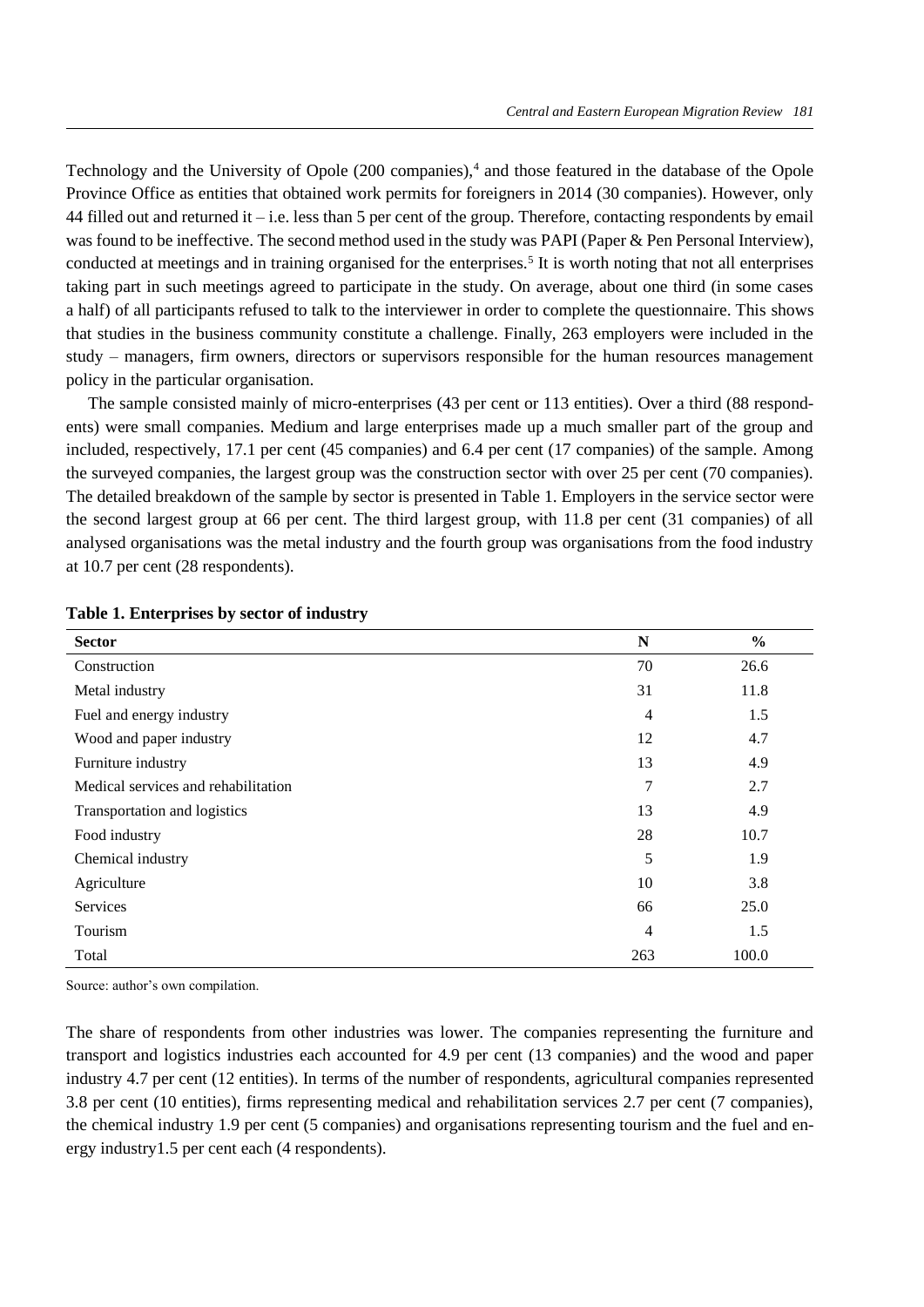Furthermore, in accordance with dual labour-market theory (Piore 1979), the companies were divided according to the segment of the labour market represented by them. The primary labour market includes prestigious industries and occupations – the so-called 'good' jobs. On the other hand, the secondary labour market includes non-skilled jobs, which are generally perceived as unattractive – the so-called 'bad' jobs (Bibb and Form 1977: 977). Qualification for a particular segment depended on the profession in which the company employed or would be willing to employ a foreigner. Assignment to the primary market meant that the company was employing (or would employ) a foreigner qualified in a white-collar profession (such as foreign language teachers, doctors, IT specialists, sales representatives, sports trainers, chemists, technologists, mechanical engineers, marketing specialists, automation specialists or office workers). Assignment to the secondary labour market were companies employing or willing to employ a foreigner qualified in a blue-collar profession (including skilled and unskilled workers, i.e. construction workers, welders, chefs, drivers, carpenters, mechanics, locksmiths, electricians, barbers, hairdressers or cleaner). Regardless of the sector, organisations employing foreigners in 'white-collar' positions are included in the primary sector while those employing foreigners in 'blue-collar' jobs were included into the secondary labour market. For simplicity purposes, we will henceforth refer to organisations employing foreigners in 'good' jobs as being in the primary labour market and those employing foreigners in 'bad' jobs as being in the secondary labour market. The vast majority of respondents were companies employing a foreign workforce in jobs from the secondary labour market  $-81$ per cent of the respondents (213 in total), while those in the primary labour market accounted for 19 per cent of the sample (50 in total) – see Table 2.

| Labour-<br>market | <b>Micro enterprises</b><br>$(<10$ employees) |               | <b>Small enterprises</b><br>$(50$ employees) |               |     | <b>Medium enter-</b><br>prises<br>$(<250$ employees) |     | Large enterprises<br>$($ >250 employees $)$ |     | <b>Total</b>  |
|-------------------|-----------------------------------------------|---------------|----------------------------------------------|---------------|-----|------------------------------------------------------|-----|---------------------------------------------|-----|---------------|
| segment           | No.                                           | $\frac{0}{0}$ | No.                                          | $\frac{6}{9}$ | No. | $\frac{6}{9}$                                        | No. | $\frac{0}{0}$                               | No. | $\frac{6}{9}$ |
| Primary           | 20                                            | 17.7          | 14                                           | 15.9          | 11  | 24.4                                                 |     | 29.4                                        | 50  | 19.0          |
| Secondary         | 93                                            | 82.3          | 74                                           | 84.1          | 34  | 75.6                                                 | 12  | 70.6                                        | 213 | 81.0          |
| Total             | 13                                            | 100.0         | 88                                           | 100.0         | 45  | 100.0                                                |     | 100.0                                       | 263 | 100.0         |

**Table 2. Enterprises by number of employees and labour***-***market segment**

Source: Author's own compilation.

In the case of micro enterprises, over 82 per cent (93 firms) were included in the secondary labour-market segment while 17.7 per cent (20 firms) were in the primary sector. Within the group of small enterprises, the share of the secondary labour-market sector was higher at 84.1 per cent (74 companies) with less than 16 per cent (14 firms) for the primary market. Among the medium and large organisations there was a slightly higher number in the primary labour market with, respectively, 24.4 per cent (11 organisations) and 29.4 per cent (5). Respectively, 75.6 per cent (34 firms) and 70.6 per cent (12 firms) represented the secondary labour market.

## **Foreigners' country of origin and employers' willingness to hire immigrants**

One of the objectives of this paper was to determine whether the country of origin was relevant for the employers in our survey when deciding whether or not to employ a foreigner. The answers are summarised in Table 3. More than 50 per cent of respondents (139 organisations) claimed that the origin of the foreign worker was irrelevant. Almost one fifth (65 firms) claimed that, if they did decide to employ a foreigner, they would prefer a person from Eastern Europe. A little over 8 per cent of respondents (17 replies) would only employ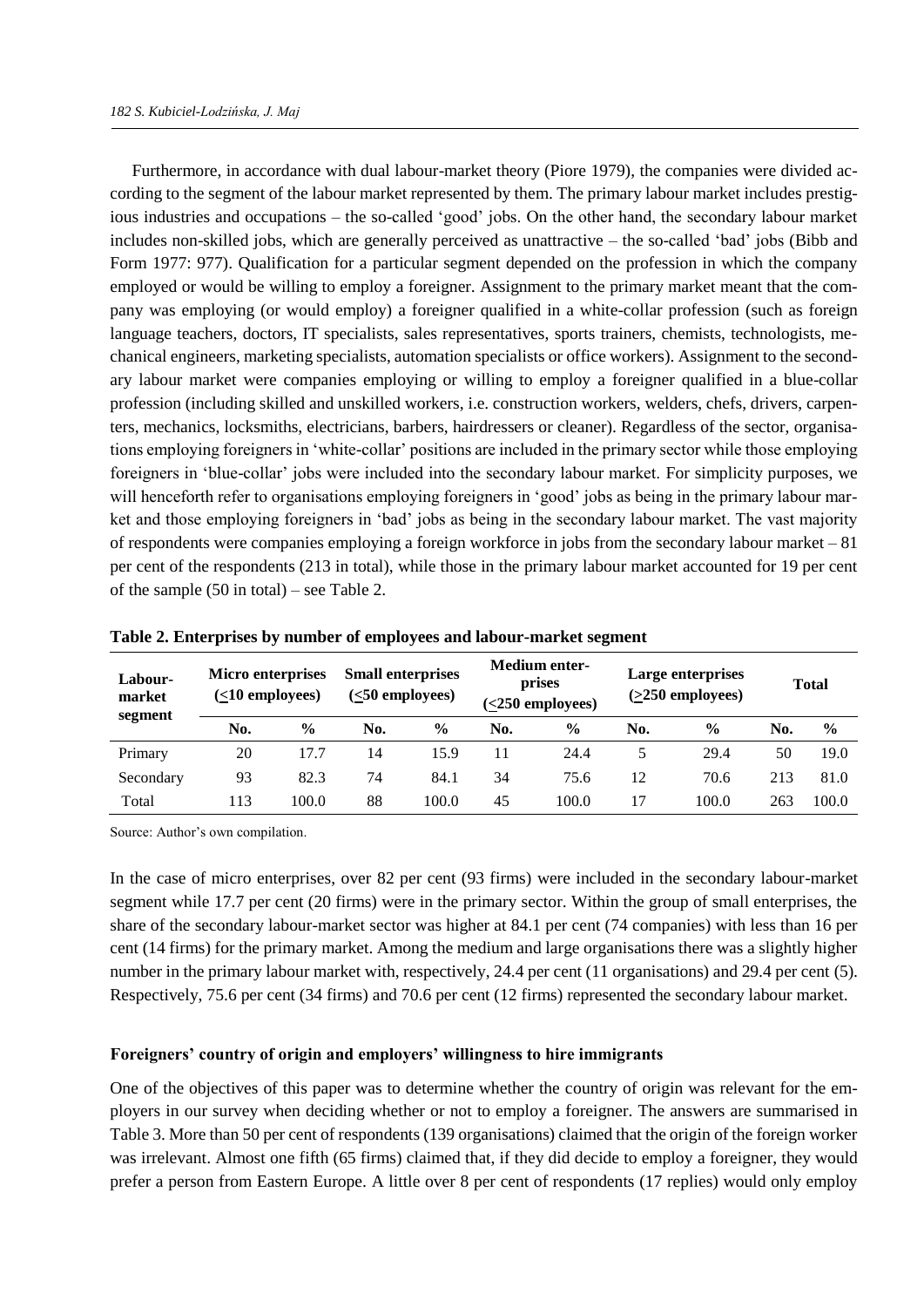a person from an EU member-state, while 14 per cent (38 firms) stated unequivocally that they did not intend to employ foreigners at all.

| <b>Response</b>                                                                                  | <b>Primary</b><br>labour market |               | <b>Secondary</b><br>labour market |               | <b>Total</b> |               |
|--------------------------------------------------------------------------------------------------|---------------------------------|---------------|-----------------------------------|---------------|--------------|---------------|
|                                                                                                  | No.                             | $\frac{6}{9}$ | No.                               | $\frac{6}{6}$ | No.          | $\frac{0}{0}$ |
| No, the country of origin of the foreign<br>worker is not relevant                               | 28                              | 52.8          | 111                               | 52.9          | 139          | 51.3          |
| Yes, we would be ready to employ<br>a person from Eastern Europe<br>(Ukraine, Belarus, Moldavia) | 13                              | 24.5          | 52                                | 24.7          | 65           | 24.7          |
| Yes, we would be ready to employ only<br>a person coming from an EU<br>member-state              | 7                               | 13.2          | 10                                | 4.8           | 17           | 8.1           |
| We do not want to employ for eigners                                                             | 2                               | 3.8           | 36                                | 17.1          | 38           | 14.0          |
| Other                                                                                            | 3                               | 5.7           |                                   | 0.5           | 4            | 1.8           |
| Total                                                                                            | 53                              | 100.0         | 210                               | 100.0         | 263          | 100.0         |

| Table 3. Responses to the question 'Has country of origin been taken into account when deciding |  |
|-------------------------------------------------------------------------------------------------|--|
| whether or not to employ a foreigner?'                                                          |  |

Source: Author's own compilation.

Furthermore, when analysing the responses by labour-market segment, we can see that respondents from the primary segment were slightly more likely to employ only employees from EU member-states – 13.2 per cent versus 4.8 per cent. However, a greater share of employers from the secondary segment categorically declared that they did not intend to employ a foreign workforce (17.1 per cent against 3.8 per cent).

Concerning the origin of the foreign workforce, differences are apparent between entrepreneurs with experience in hiring foreigners and those who have not yet used foreign labour, as shown in Table 4.

| <b>Response</b>                                                                                  | <b>Entrepreneurs</b><br>with experience<br>in hiring foreigners |               | <b>Entrepreneurs</b><br>with no experience<br>in hiring foreigners |               | <b>Total</b> |               |
|--------------------------------------------------------------------------------------------------|-----------------------------------------------------------------|---------------|--------------------------------------------------------------------|---------------|--------------|---------------|
|                                                                                                  | No.                                                             | $\frac{6}{6}$ | No.                                                                | $\frac{6}{6}$ | No.          | $\frac{0}{0}$ |
| No, the country of origin of the<br>employee is not relevant                                     | 17                                                              | 45.9          | 122                                                                | 54.0          | 139          | 52.9          |
| Yes, we would be ready to employ<br>a person from Eastern Europe (Ukraine,<br>Belarus, Moldavia) | 18                                                              | 48.6          | 47                                                                 | 20.8          | 65           | 24.7          |
| Yes, we would be ready to employ only<br>a person coming from an EU<br>member-state              | $\theta$                                                        | 0.0           | 17                                                                 | 7.5           | 17           | 6.5           |
| We do not want to employ for eigners                                                             | $\Omega$                                                        | 0.0           | 38                                                                 | 16.8          | 38           | 14.4          |
| Other                                                                                            | 3                                                               | 7.9           | 1                                                                  | 0.4           | 4            | 1.5           |
| Total                                                                                            | 38                                                              | 100.0         | 225                                                                | 100.0         | 263          | 100.0         |

**Table 4. Response to the question concerning employers' willingness to hire a foreign workforce due to their country of origin, by respondents' experience (or lack of) in employing foreigners**

Source: Author's own compilation.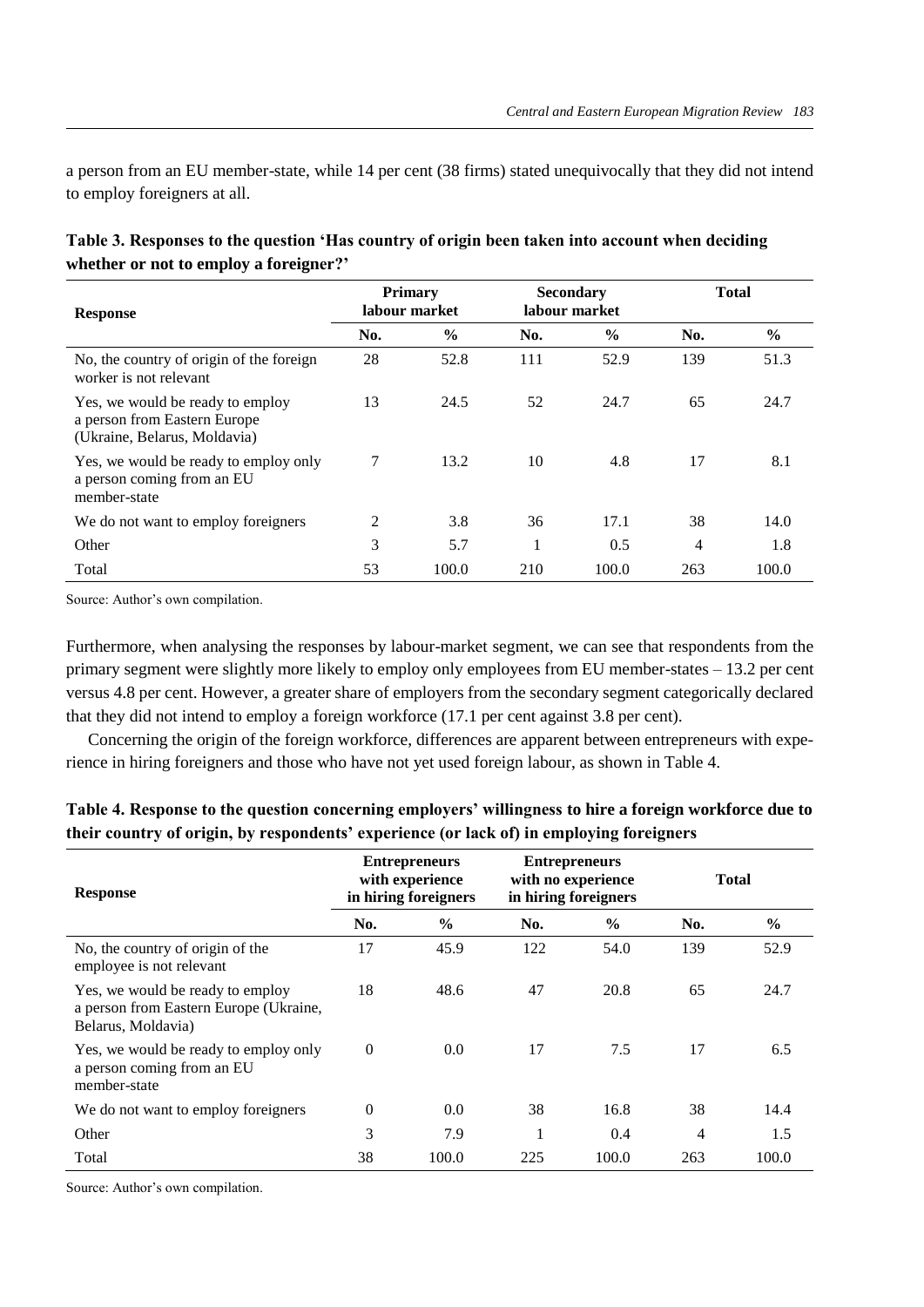Almost 46 per cent of entrepreneurs who had experience in employing foreigners claimed that the origin of the foreign employee was not relevant – less than the group of employers who had not hired yet foreign workers. In the latter case, as many as 54 per cent of respondents were open to hiring a foreign workforce regardless of country of origin. In turn, more than 48 per cent of respondents with experience in employing foreigners indicated that they are inclined to employ people from Eastern Europe. In this same group, no one was ready to employ only a person from an EU member-state, while 7.5 per cent of respondents from those with no experience of hiring foreigners would consider it. The responses in Table 4 indicate a fairly broad openness of the employers surveyed towards immigrants. However, during direct talks with the former, we found that what our respondents meant by the term 'foreigner' was people from Eastern Europe, mainly the Ukraine. They did not even think of people coming from Africa or Asia, for example, which could explain the high percentage of responses indicating a lack of preference as to the nationality of the foreign worker.

#### **Foreigners versus Polish workers: employers' assessments**

The employers were also asked to compare foreign and Polish workers. The answers given were analysed according to the labour-market segments in which the companies operated and their experience in hiring a foreign workforce. In general, positive assessments of foreigners' work predominated. More than 22 per cent of respondents (79 employers) considered foreigners to be more available and more willing to work overtime, hence 'better' than Polish employees. Approximately 17 per cent (62 employers) said they were 'better' because of their lower wage expectations and 12 per cent (43 employers) claimed that they were 'better' than Poles because they cared more about their job and were less conflictual. In more than 10 per cent of respondents' opinions (36 employers), foreigners are 'worse' employees than Poles because of the need to take care of them after working hours. Slightly more than 9 per cent of respondents (33 employers) indicated that immigrants are 'worse' employees because they arrive for a short period of time and therefore do not engage in the job and 5 per cent (18 respondents) thought they were 'worse' than Poles because they had to learn the job. Nearly 8 per cent (28 respondents) assessed foreigners as equal to Polish employees and nearly 15 per cent (53) had no opinion. The details are presented in Table 5.

Some interesting differences in the distribution of responses are visible between organisations due to their experience in the employment of a foreign workforce, as shown in Table 5. In those firms employing foreigners during the study period, foreigners were more often assessed as 'better' than Polish workers. More than a quarter of respondents in this group were of the opinion that foreign workers are 'better' workers than Poles because they are more available, while a fifth – who had no experience in employing foreigners were of the same opinion. Similarly, more respondents from the first group than the second pointed to the lower wage expectations of immigrants (18 compared to 17 per cent) and the fact that foreigners care more about their jobs than do Poles (15.1 versus 11.5 per cent). On the other hand, among employers who had no experience of hiring foreigners, it was often felt that foreigners are 'worse' because they arrive for a short period of time and therefore do not engage in the job (9.5 per cent) and that they have to be taken care of after working hours (over 10 per cent).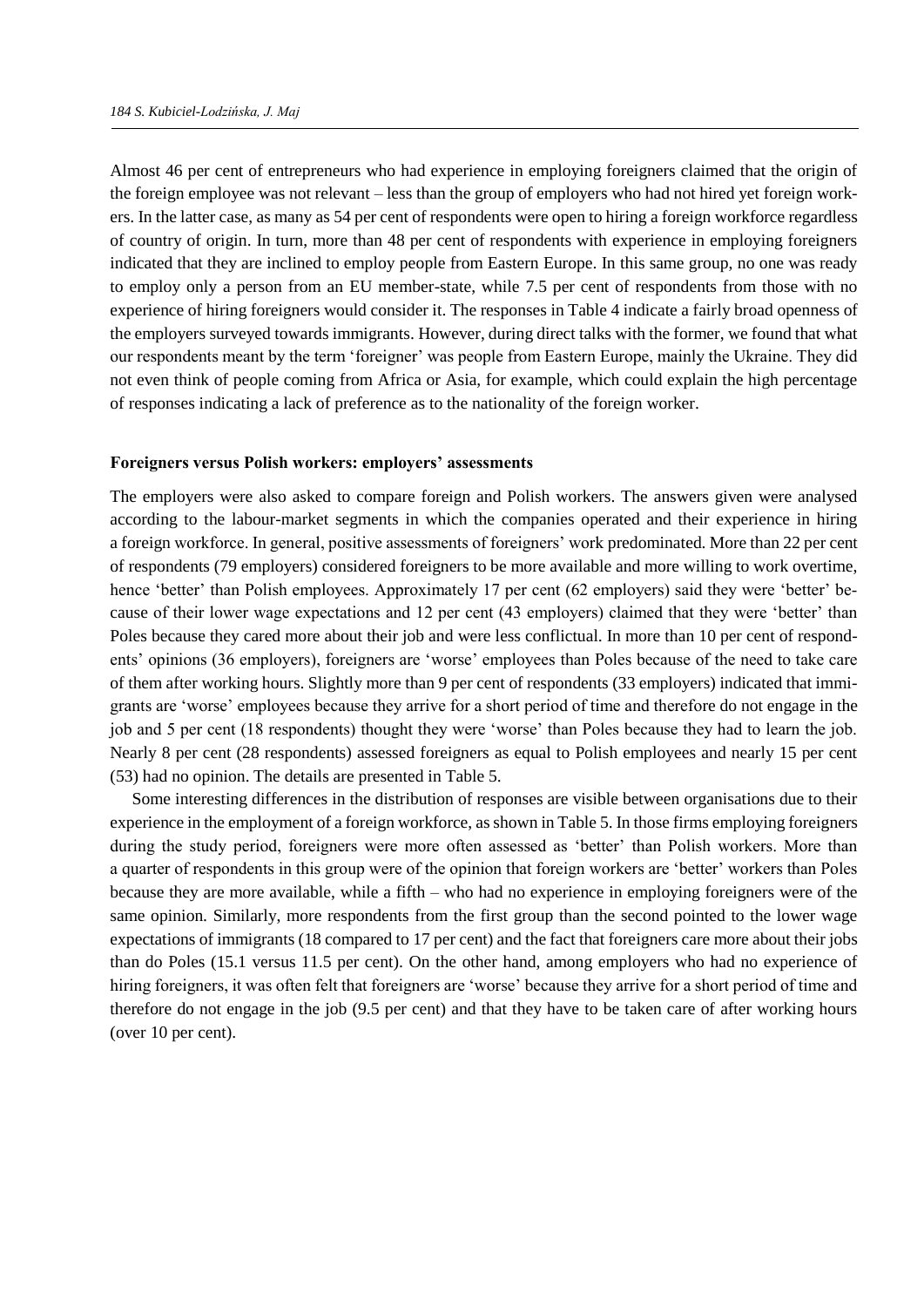| Foreign workers are:                                                                                          | <b>Entrepreneurs</b><br>with experience<br>in hiring foreigners |               | <b>Entrepreneurs</b><br>with no experience<br>in hiring foreigners |               | <b>Total</b> |               |
|---------------------------------------------------------------------------------------------------------------|-----------------------------------------------------------------|---------------|--------------------------------------------------------------------|---------------|--------------|---------------|
|                                                                                                               | No.                                                             | $\frac{0}{0}$ | No.                                                                | $\frac{0}{0}$ | No.          | $\frac{0}{0}$ |
| 'Better' employees because they are<br>more available and willing to work<br>overtime                         | 14                                                              | 26.4          | 65                                                                 | 21.4          | 79           | 22.1          |
| 'Better' employees because they have<br>lower wage expectations                                               | 10                                                              | 18.9          | 52                                                                 | 17.1          | 62           | 17.4          |
| 'Better' employees because they care<br>more about their job and are less<br>conflictual                      | 8                                                               | 15.1          | 35                                                                 | 11.5          | 43           | 12.0          |
| 'Worse' employees because they had to<br>learn the job                                                        | 3                                                               | 5.7           | 15                                                                 | 4.9           | 18           | 5.0           |
| 'Worse' employees because they arrive<br>for a short period of time and therefore<br>do not engage in the job | $\overline{4}$                                                  | 7.5           | 29                                                                 | 9.5           | 33           | 9.2           |
| 'Worse' employees because of the need<br>to take care of them after working hours                             | 3                                                               | 5.7           | 33                                                                 | 10.9          | 36           | 10.1          |
| They are the same as Polish employees                                                                         | 7                                                               | 13.2          | 21                                                                 | 7.0           | 28           | 7.8           |
| I do not have an opinion                                                                                      | 3                                                               | 5.7           | 50                                                                 | 16.4          | 53           | 14.8          |
| Other                                                                                                         |                                                                 | 1.9           | 4                                                                  | 1.3           | 5            | 1.4           |
| Total                                                                                                         | 53                                                              | 100.0         | 304                                                                | 100.0         | 357          | 100.0         |

## **Table 5. Foreign employees: employers' assessment compared to Polish workers**

Source: Author's own compilation.

When analysing the results of this research, we can see that most employers were of the opinion that foreigners are 'better' employees than Poles because they are more likely to work overtime. It is worth emphasising that this is a judgment common not only among employers in the Province of Opole. The same opinion was expressed by entrepreneurs in the United Kingdom who stated that among the benefits of employing migrant workers was the fact that they were more 'employable' not because of lower wages but, rather, due to their higher productivity and greater willingness to work overtime (Sommerville and Sumpton 2009: 17). Such expectations are particularly noticeable in agriculture, hotel and catering, as well as in construction. The desire to employ foreigners due to their 'greater motivation and commitment' and greater willingness to work 'many hours, more flexibly' has also been revealed in other studies conducted among UK employers (Dench, Hurstfield, Hill and Akroyd 2006: 29).

Some differences in the distribution of responses are visible between organisations depending on their labour-market segment (Table 6).

The organisations representing the primary labour market emphasised that immigrants are 'better' because they are more willing to work overtime (18.2 per cent – 12 respondents). At the same time a group only slightly smaller with 17 per cent (11 replies) did not have an opinion about the issue in question. For more than 15 per cent of the respondents, foreigners are 'better' employees because they care more about their work and, for 13 per cent of respondents, foreigners – due to their lower wage expectations – are 'better' employees than Poles. According to 7.6 per cent of entrepreneurs (5 replies), foreigners are 'worse' employees because they do not engage in the work and, in the opinion of 4.5 per cent of respondents (3) it is because they have to learn the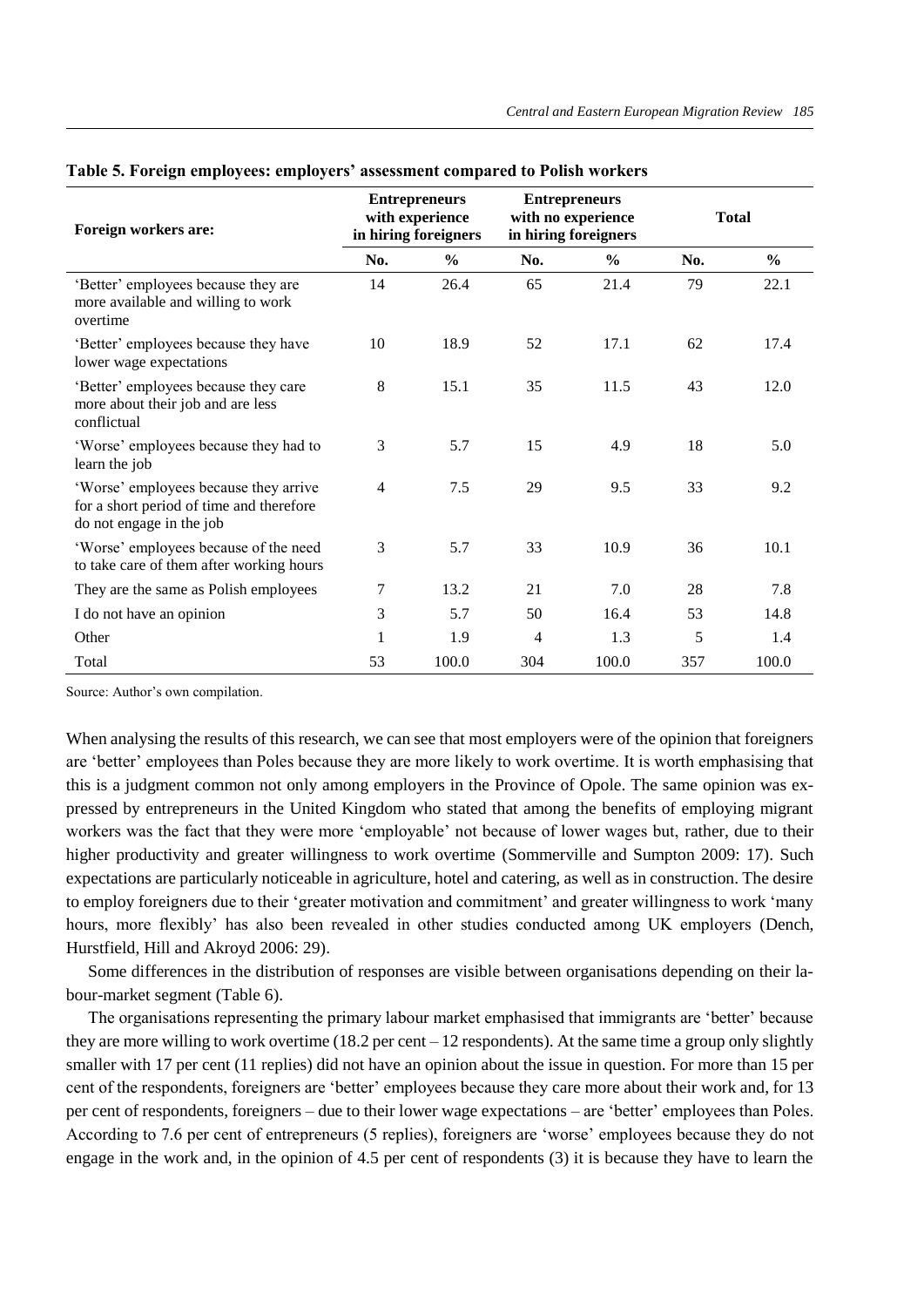job and to be taken care of after working hours. More than 13 per cent of respondents considered immigrants and Poles be equally employable.

| Foreign workers are:                                                                                          | <b>Primary</b><br>labour market |               | <b>Secondary</b><br>labour market |               | <b>Total</b> |               |
|---------------------------------------------------------------------------------------------------------------|---------------------------------|---------------|-----------------------------------|---------------|--------------|---------------|
|                                                                                                               | No.                             | $\frac{0}{0}$ | No.                               | $\frac{0}{0}$ | No.          | $\frac{0}{0}$ |
| 'Better' employees because they are<br>more available and willing to work<br>overtime                         | 12                              | 18.2          | 67                                | 23.0          | 79           | 22.1          |
| 'Better' employees because they have<br>lower wage expectations                                               | 9                               | 13.6          | 53                                | 18.2          | 62           | 17.4          |
| 'Better' employees because they care<br>more about their job and are less<br>conflictual                      | 10                              | 15.2          | 33                                | 11.3          | 43           | 12.0          |
| 'Worse' employees because they had to<br>learn the job                                                        | 3                               | 4.5           | 15                                | 5.2           | 18           | 5.0           |
| 'Worse' employees because they arrive<br>for a short period of time and therefore<br>do not engage in the job | 5                               | 7.6           | 28                                | 9.6           | 33           | 9.2           |
| 'Worse' employees because of the need<br>to take care of them after working hours                             | 3                               | 4.5           | 33                                | 11.3          | 36           | 10.1          |
| They are the same as Polish employees                                                                         | 9                               | 13.6          | 19                                | 6.5           | 28           | 7.8           |
| I do not have an opinion                                                                                      | 11                              | 16.7          | 42                                | 14.4          | 53           | 14.8          |
| Other                                                                                                         | 4                               | 6.1           | 1                                 | 0.3           | 5            | 1.6           |
| Total                                                                                                         | 66                              | 100.0         | 291                               | 100.0         | 357          | 100.0         |

|  |  | Table 6. Foreign employees: employers' assessment by labour-market segment |  |
|--|--|----------------------------------------------------------------------------|--|
|  |  |                                                                            |  |

Source: Author's own compilation.

Among the respondents representing the secondary labour market, the opinion that foreigners are 'better' employees was more common than those in the primary labour market. Of the respondents, 23 per cent (67 companies) emphasised that foreigners are more willing to work overtime. More than 18 per cent of respondents said that, in their opinion, immigrants are 'better' because they have lower pay expectations and 11.3 per cent (33 respondents) claimed that it was because they were more engaged in their job. A little over a fifth of the responses were negative opinions about foreigners. The most frequently mentioned accusation concerned the need to take care of immigrants after working hours (11.3 per cent or 33 responses), immigrants' lack of engagement in work (9.6 per cent – 28 replies) and the need to train them  $(5.2$  per cent – 15 responses). More than 14 per cent of the respondents did not have an opinion on foreign workers and 6.5 per cent (19 replies) considered foreigners to be equal to Polish employees.

# **Summary**

The growing number of foreigners employed by Polish companies makes immigration an increasingly important part of the labour market. The growing interest in reaching out to a foreign workforce can be observed, *inter alia*, by analysing the number of work permits issued and the registered statements of intention to entrust work to a foreigner. Between the year 2007 and 2016 the number of the former increased tenfold while, in the same period, the latter were registered 60 times more often. It was therefore considered important to determine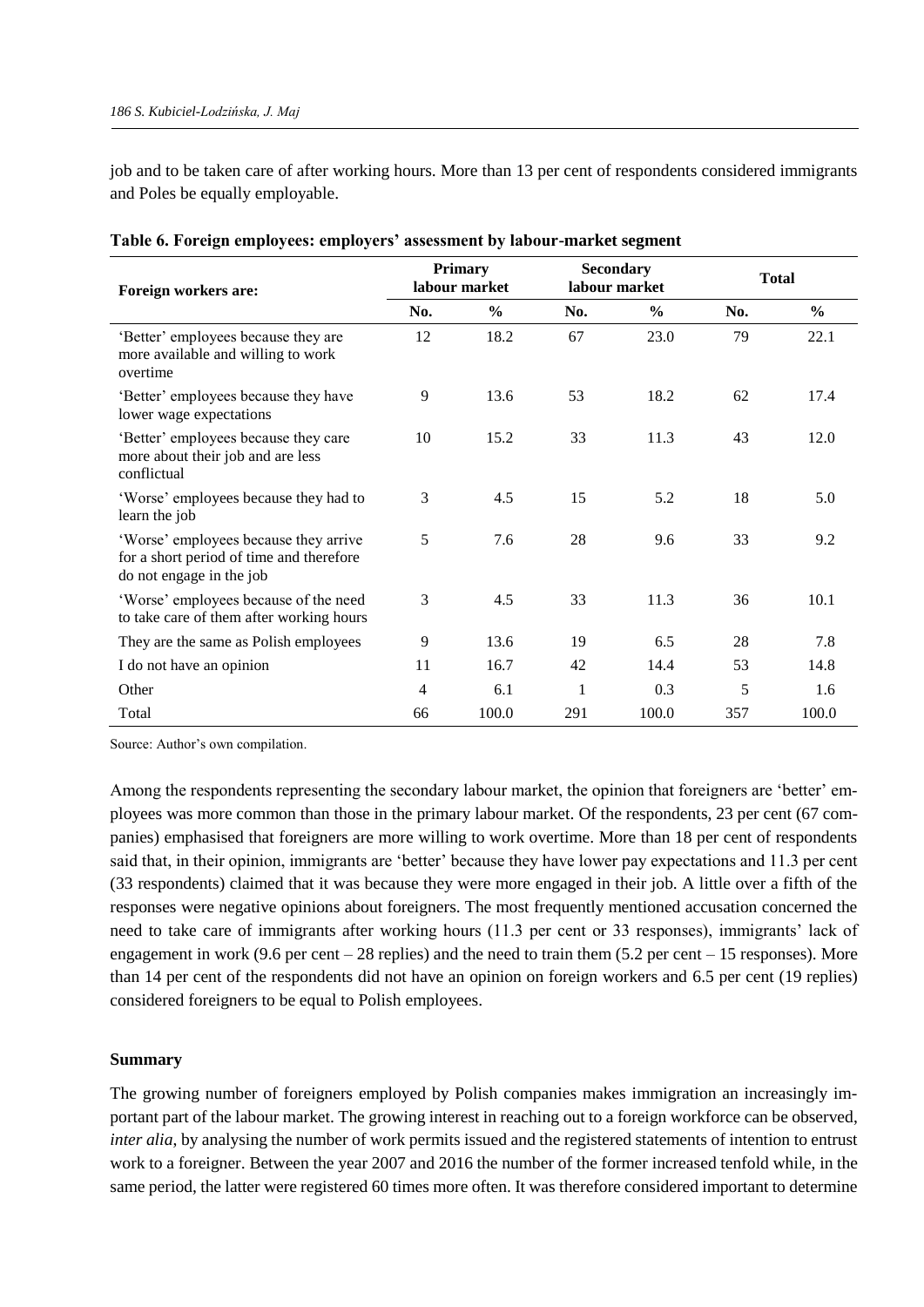whether employers had preferences regarding the country of origin of the foreign workforce. At present most of the foreigners undertaking employment in Poland are Ukrainian citizens. However, the question arises as to whether employers would be willing to employ people from other, possibly distant, countries?

The research we conducted confirmed our hypothesis that employers pay attention to the country of origin of the foreign workforce. We have seen that, although more than half of our employer respondents officially declared that the origin of a foreign employee is of no importance to them, our results revealed that this does not fully correspond with the reality since, in the minds of employers, a foreigner equals a Ukrainian. In answering the question, they were not thinking, for example, of people from Africa, Asia or the Far East as potential employees.

However, differences can be seen between entrepreneurs with experience in hiring foreigners and those who have not yet engaged foreign labour. Almost 46 per cent of entrepreneurs from the former group claimed that the country of origin of the foreign employee was irrelevant. This is less than in the group of employers who have not hired foreign workers yet. More than 22 per cent of respondents (79 employers) considered foreigners as more available and more willing to work overtime, hence 'better' than Polish employees. Such an opinion was particularly common in firms employing foreigners during the study period: it was expressed by a quarter of respondents from this group. Among those representing the secondary labour market, the opinion that foreigners are 'better' employees was more common than in the group representing the primary labour market.

Differences in perceptions of foreign employees were noticed while analysing the data by the labour-market segment (primary or secondary) in which the foreigners were employed. Organisations employing foreigners in jobs on the primary labour market more often than those on the secondary labour market said that they would be willing to employ only an EU citizen. On the other hand, organisations employing or willing to employ a foreign workforce in secondary labour-market jobs more often pointed to the need for them to take care of the foreigners after work.

The hypothesis regarding the perception of foreigners as 'better' workers than native ones due to their lower wage expectations was verified negatively. Although for more than 50 per cent of the surveyed organisations foreigners were 'better' employees than Poles, it was found out that this was mainly due to the belief that the employer could benefit from the specific and difficult market position of the foreign workforce. Entrepreneurs focused primarily on the greater availability of a foreign workforce and their lower pay expectations.

It seems that the importance of labour immigration to Poland is on the increase. Almost 88 per cent of entrepreneurs who took part in the survey in the Province of Opole believed that the employment of immigrants in Poland would become a necessity. Only slightly more than 9 per cent of the respondents strongly believed that there would be no such need. Moreover, in the course of the study, a third admitted that they already felt that the difficulty of recruiting appropriately qualified staff hampered the development of their company. Therefore it is evident that employees will be forced to deal with immigrants in the future and adapt some strategies to deal with the challenges associated with it. The most obvious strategy is diversity management, which acknowledges differences between employees *inter alia* due to their nationality and ethnic origin and offers strategies for dealing with the challenges while gaining competitive advantage and additional profits (Maj 2012, 2015; Maj and Walkowiak 2015).

The opinions of employers show that Poland is facing the challenges of labour immigration and perhaps also permanent migration. It is therefore necessary to conduct more in-depth analyses relating to immigrants – both circulating and permanent – that would allow the government to determine the amount of taxes they should pay, their usage of the social security systems, how to redistribute the income or generally to determine their situation in Polish organisations and on the Polish labour market.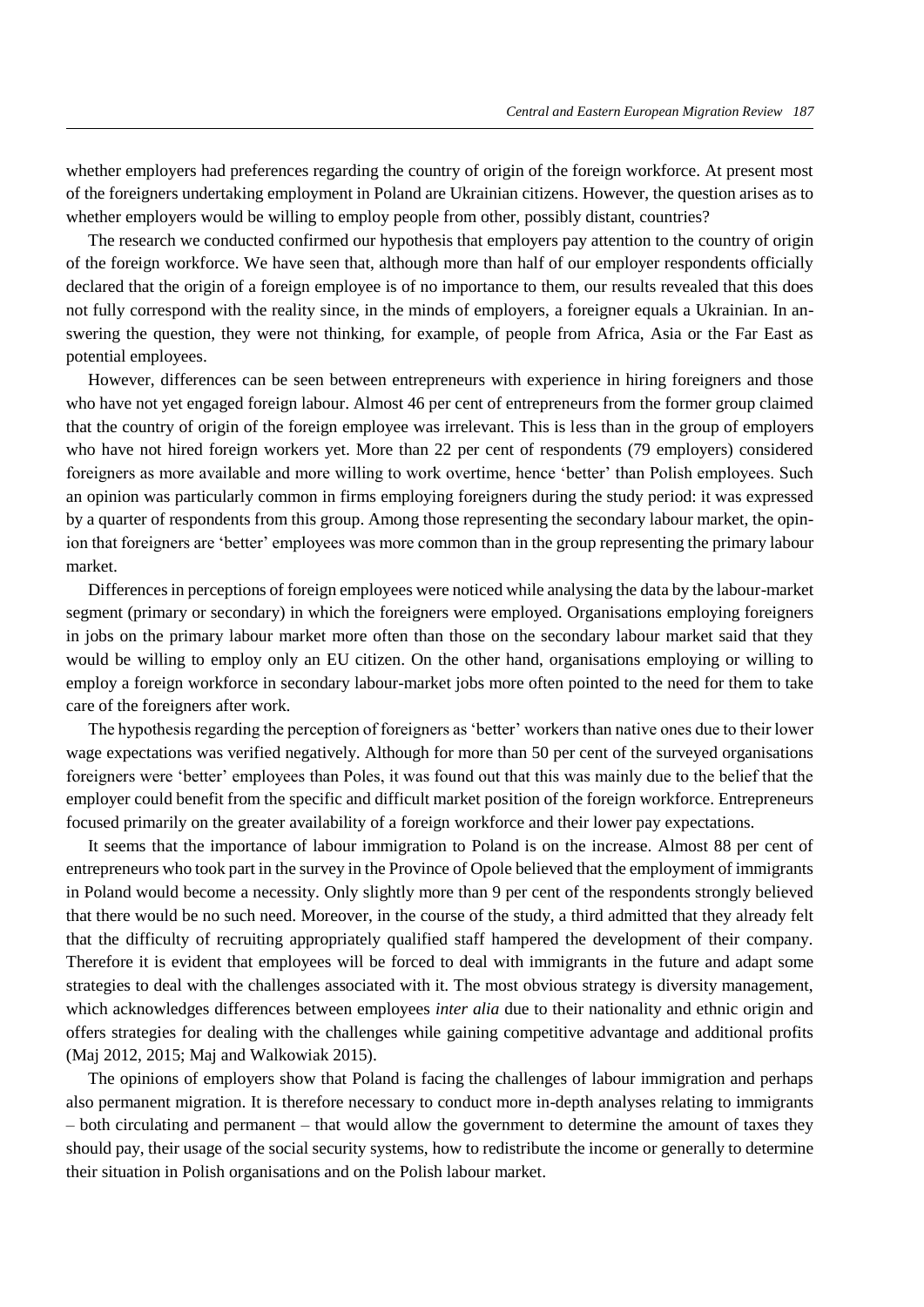## **Notes**

<sup>1</sup> Statements about the intention to entrust work to a foreigner were introduced in 2006.

<sup>2</sup> More detailed research results were presented in Kubiciel-Lodzinska (2016)*.*

<sup>3</sup> In this paper the terms 'firm', 'enterprise', 'organisation' and 'company' are used interchangeably.

<sup>4</sup> This refers to the EU-funded project *Effective Transfer of Knowledge from Science to Industry in the Opolskie Voivodeship*.

<sup>5</sup> One of the authors of this study was a participant at business meetings organised in cooperation with Opolskie Centrum Rozwoju Gospodarki, Opolska Izba Gospodarcza, consulting company *Zaga*. The authors received assistance from the Cech Rzemiosł i Przedsiębiorczości in Opole.

## **Conflict of interest statement**

No potential conflict of interest was reported by the author.

# **References**

- Åslund O., Hensvik L., Nordström Skans O. (2009). *Seeking Similarity: How Immigrants and Natives Manage at the Labour Market*. IFAU Working Paper 24. Uppsala: Institute for Labour Market Policy Evaluation.
- Bibb R., Form W. (1977). The Effects of Industrial, Occupational and Sex Stratification on Wages in Blue Collar Markets. *Social Forces* 55(4): 974–996.
- Bloch N., Goździak E. M. (eds) (2010). *Od gości do sąsiadów. Integracja cudzoziemców spoza Unii Europejskiej w Poznaniu w edukacji, na rynku pracy i w opiece zdrowotnej*. Poznań: Centrum Badań Migracyjnych UAM.
- Borjas G.J. (1987). Immigrants, Minorities, and Labour Market Competition. *ILR Review* 40(3): 382–392.
- Brzozowski J., Pędziwiatr K. (2014). Analiza procesu integracji imigrantów w Małopolsce, in: E. Pindel (ed.), *Imigranci w Małopolsce. Między integracją, asymilacją, separacją, marginalizacją*, pp. 117–240. Cracow: Akademia Ignatianum.
- Coniglio N., Hoxhaj R., Seric A. (2017). The Demand for Foreign Workers by Foreign Firms: Evidence from Africa. *Review of World Economics* 153(2): 353–384.
- Constant A. F. (2014). *Do Migrants Take the Jobs of Native Workers?* IZA World of Labour. Evidence-based policy making. Online: https://wol.iza.org/uploads/articles/10/pdfs/do-migrants-take-the-jobs-of-nativeworkers.pdf (accessed: 1 December 2017).

CSO (Central Statistical Office) (2014). *Population Projection 2014–2050*. Warsaw: Central Statistical Office.

- Dench S., Hurstfield J., Hill D., Akroyd K. (2006). *Employers' Use of Migrant Labour. Main Report.* Hove: Institute for Employment Studies.
- Department of Labour Market, Ministry of Family, Labour and Social Policy (2014). *Zatrudnianie cudzoziemców w Polsce.* Online: http://psz.praca.gov.pl/rynek-pracy/statystyki-i-analizy/zatrudnianie-cudzoziemcow-w-polsce (accessed: 27 March 2017).
- Dietz B., Kaczmarczyk P. (2008). On the Demand Side of International Labour Mobility: The Structure of the German Labour Market As a Causal Factor of Seasonal Polish Migration, in: C. Bonifazi, M. Okólski, J. Schoorl, P.Simon (eds), *International Migration in Europe. New Trends and New Methods of Analysis*, pp. 37–64. Amsterdam: Amsterdam University Press.
- Dybowska J., Widera K. (2015). Demograficzne uwarunkowania i skutki depopulacji w województwie opolskim. *Studia Ekonomiczne. Zeszyty Naukowe Uniwersytetu Ekonomicznego w Katowicach* 223: 106–118.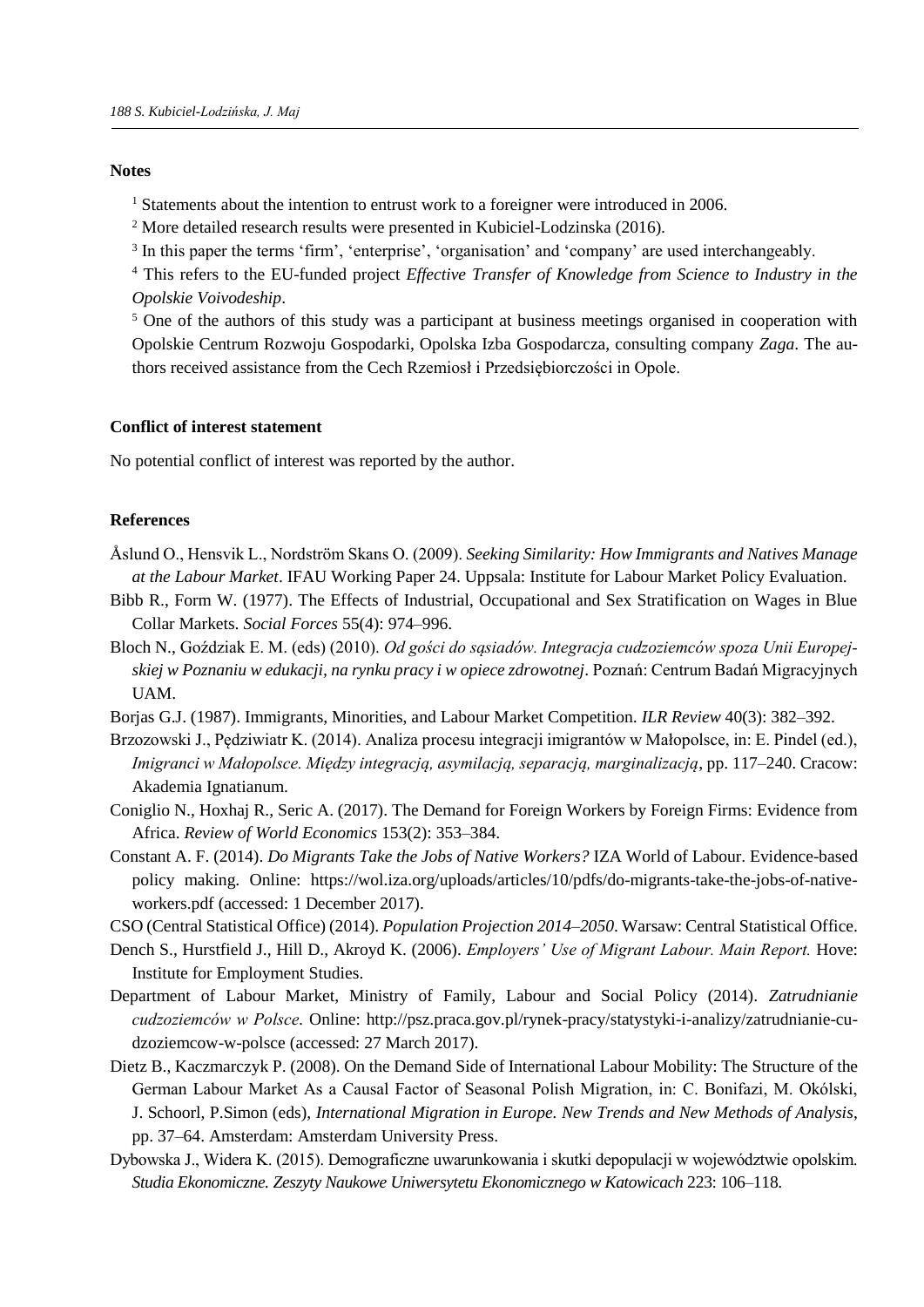- Gmaj K. (2005). *Imigranci na polskim rynku pracy w świetle opinii pracodawców.* Warsaw: Center for International Relations.
- Golinowska S. (ed.) (2004). *Popyt na pracę cudzociemców. Polska i jej sąsiedzi.* Warsaw: Instytut Pracy i Spraw Socialnych.
- Górny A. (2007). Położenie i zachowania imigrantów na mazowieckim rynku pracy, in: A. Górny, A. Grzymała-Kazłowska, E. Kępińska, A. Fihel, A. Piekut (eds), *Od zbiorowości do społeczności: rola migrantów osiedleńczych w tworzeniu się społeczności imigranckich w Polsce*, pp. 69–86. CMR Working Paper 27/85. Warsaw: Centre of Migration Research, University of Warsaw.
- Grabowska-Lusińska I., Żylicz A. (eds) (2008). *Czy Polska gospodarka potrzebuje cudzoziemców?* Warsaw: Centre of Migration Research, University of Warsaw.
- Grzymała-Kazłowska A. (ed.) (2008). *Między jednością a wielością. Integracja odmiennych grup i kategorii migrantów w Polsce*. Warsaw: Centre of Migration Research, University of Warsaw.
- Heffner K., Solga B. (2013). Features of a Migration Region An Analysis Using the Example of the Opolskie Voivodship. *Bulletin of Geography. Socio-Economic Series* 20(20): 43–58.
- Institute of Social Policy of the University of Warsaw (2011). *Raport końcowy z realizacji usługi badawczej pt."Przeprowadzenie badań nt. systemów imigracji różnych grup migranckich oraz dopuszczenia ich do polskiego rynku pracy, np.: osób wysoko wykwalifikowanych; zagranicznych studentów polskich uczelni; studentów szkół zagranicznych odbywających praktykę/staż w Polsce; pracowników delegowanych przez firmy zagraniczne; pracowników tymczasowych z państw sąsiadujących".* Warsaw: Institute of Social Policy, University of Warsaw.
- Jończy R. (2010). *Migracje zagraniczne z obszarów wiejskich województwa opolskiego po akcesji Polski do Unii Europejskiej. Wybrane aspekty ekonomiczne i demograficzne*. Opole, Wrocław: Wydawnictwo Instytut Śląski.
- Jończy R., Kubiciel S. (eds) (2010). *Zatrudnienie obcokrajowców w województwie opolskim (w kontekście niedopasowań strukturalnych na opolskim rynku pracy).* Opole: Europejski Fundusz Społeczny.
- Kalski M., Łazarczyk P. (2005). *Zapotrzebowanie na pracowników z Europejskiego Obszaru Gospodarczego w Polsce. Studium pięciu województw.* Online: http://www.pokl.opole.pl/60/75/badania-socjologiczne.html (accessed: 26 March 2015).
- Klimek D. (2014). *Funkcja ekonomiczna migracji zarobkowej z Ukrainy do Polski z perspektywy polskich przedsiębiorców.* Łódź: Repozytorium Uniwersitetu Łódźkiego.
- Kornefał K. (2008). Cudzoziemcy w opinii pracodawców z Lubelszczyzny, in: P. Kaczmarczyk (ed.), *Migracje zagraniczne a procesy rynku pracy: przypadek Lubelszczyzny*, pp. 89–110. Lublin: Centre of Migration Research, University of Warsaw.
- Kotowska I. (1999). Drugie przejście demograficzne i jego uwarunkowania, in: I. Kotowska (ed.) *Przemiany demograficzne w Polsce w latach 90. W świetle koncepcji drugiego przejścia demograficznego*, pp. 11–33. Warsaw: Szkoła Główna Handlowa.
- Kubiciel-Lodzińska S. (2011a). Regionalne zróżnicowania w zatrudnieniu obcokrajowców w Polsce (w świetle wydanych zezwoleń na pracę oraz oświadczeń o zamiarze powierzenia wykonywania pracy cudzoziemcowi), in: D. Kotlorz (ed.), Współczesny rynek pracy: wybrane problemy, pp. 465–485. Katowice: Wydawnictwo Uniwersytetu Ekonomicznego w Katowicach.
- Kubiciel-Lodzińska S. (2011b). Zatrudnienie cudzoziemców w Polsce jako skutek otwarcia rynków pracy krajów Unii Europejskiej oraz dualizacji polskiego rynku pracy (ze szczególnym uwzględnieniem województwa opolskiego) – aspekty teoretyczne oraz wyniki badań empirycznych, in: A. Organiściak-Krzykowska (ed.), *Regionalne aspekty rynku pracy*, pp. 310–328. Warsaw, Olsztyn: Uniwersytet Warmińsko-Mazurski w Olsztynie, Instytut Pracy i Spraw Socjalnych.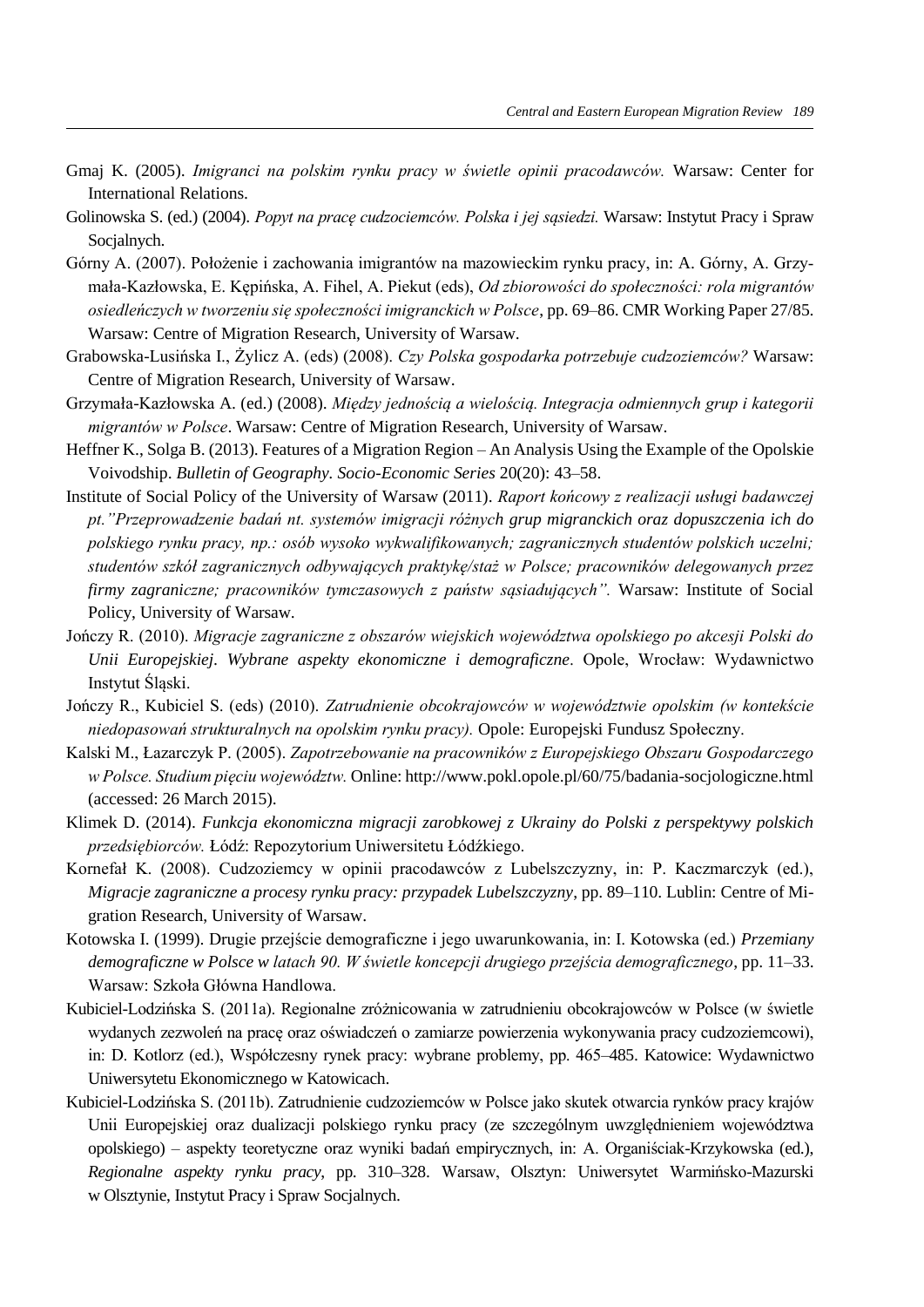- Kubiciel-Lodzińska S. (2012). *Migracja zarobkowa do województwa opolskiego. Skala, warunki i perspektywy.* Opole: Politechnika Opolska.
- Kubiciel-Lodzińska S. (2014). Zmiany w zatrudnieniu cudzoziemców Polsce i w województwie opolskim w latach 2004–2013, in: A. Zagórowska (ed.), *Polska po 10 latach członkostwa w Unii Europejskiej z perspektywy rynku pracy Śląska*, pp. 191–202*.* Opole: KWANT.
- Kubiciel-Lodzińska S. (2016). *Zatrudnienie cudzoziemców w przedsiębiorstwach. Determinanty i perspektywy (przykład województwa opolskiego).* Katowice: Wydawnictwo Uniwersytetu Ekonomicznego w Katowicach.
- Kubiciel-Lodzińska S., Ruszczak B. (2016). The Determinants of Student Migration to Poland Based on the Opolskie Voivodeship Study. *International Migration* 54(5): 162–174.
- Kubiciel-Lodzińska S., Ustrzycki A. (2013). *Systemy zaradcze ułatwiające integrację obywateli państw trzecich jako wynik kompleksowych badań w województwie opolskim. Skala napływu, problemy integracji oraz perspektywy pobytu.* Opole: Wyższa Szkoła Zarządzania i Administracji.
- Kukulak-Dolata I, Sobocka-Szczapa H. (2013). *Synteza wyników badania mikropodmiotów w Polsce, Raport V*. Warsaw: Instytut Pracy i Spraw Socjalnych.
- Maj J. (2012). Zarządzanie różnorodnością w przedsiębiorstwie a społeczna odpowiedzialność przedsiębiorstw, in: L. Karczewski, H. Kretek (eds), *Odpowiedzialny biznes i konsumeryzm wyzwaniem XXI wieku*, pp. 269–285. Racibórz: Wydawnictwo Państwowej Wyższej Szkoły Zawodowej w Raciborzu.
- Maj J. (2015). Diversity Management's Stakeholders and Stakeholders' Management. *Proceedings of the 9th International Management Conference, Management and Innovation for Competitive Advantage* 9(1): 780–793.
- Maj J., Walkowiak Ł. (2015). Diversity Management in Polish Organizations, in: *Proceedings of The 4th International Virtual Conference on Advanced Research in Scientific Areas,* pp. 79–82. Zilina: EDIS – Publishing Institution of the University of Zilina.
- Massey D., Arango J., Hugo G., Kouaouchi A., Pellegrino A., Taylor J. E. (1998). *Worlds in Motion. Understanding International Migration at the End of Millennium*. Oxford: Oxford University Press.
- Morecka Z., Domaradzka E. (2004). Zatrudnienie obcokrajowców w polskich gospodarstwach domowych. *Polityka Społeczna* 3(1): 17–19.
- Okólski M. (2004). *Demografia. Podstawowe pojęcia, procesy, teorie w encyklopedycznym zarysie*. Warsaw: Wydawnictwo Naukowe Scholar.
- Organiściak-Krzykowska A., Piotrowski M., Nyklewicz K., Skórska A., Kucharski L. (2013). *Popyt na pracę cudzoziemców.* Olsztyn: Wydawnictwo Uniwersytetu Warminsko-Mazurskiego w Olsztynie.
- Peri G. (2016). Immigrants, Productivity, and Labour Markets. *The Journal of Economic Perspectives* 30(4): 3–29.
- Piore M. (1979). *Birds of Passage: Migrant Labour and Industrial Societies*. Cambridge: Cambridge University Press.
- Public Opinion Research Centre (2008). *Obcokrajowcy pracujący w Polsce*. Online: http://www.cbos.pl/SPIS KOM.POL/2008/K\_073\_08.PDF (accessed: 10 April 2017).
- Public Opinion Research Centre (2015). *Przybysze z bliska i z daleka, czyli o imigrantach w Polsce*. Online: http://www.cbos.pl/SPISKOM.POL/2015/K\_093\_15.PDF (accessed: 27 March 2017).
- Sommerville W., Sumpton M. (2009). *Immigration and the Labour Market: Theory, Evidence and Policy.* Manchester: The Equality and Human Rights Commission, The Migration Policy Institute.
- van de Kaa D.J. (1999). Europe and Its Population: The Long View, in: D. van de Kaa, H. Leridon, G. Gesano, M. Okólski (eds), *European Populations: Unity in Diversity*, pp. 1–49. Dordrecht, Boston, London: Kluwer Academic.
- Wafflard Z. (2011). *Rynek pracy cudzoziemców. Raport East West Link*. Online: http://www.ewl.com.pl/files/7 -11-2011-Raport-EWL-Badanie-rynku-pracy-cudzoziemcow.pdf (accessed: 27 March 2015).